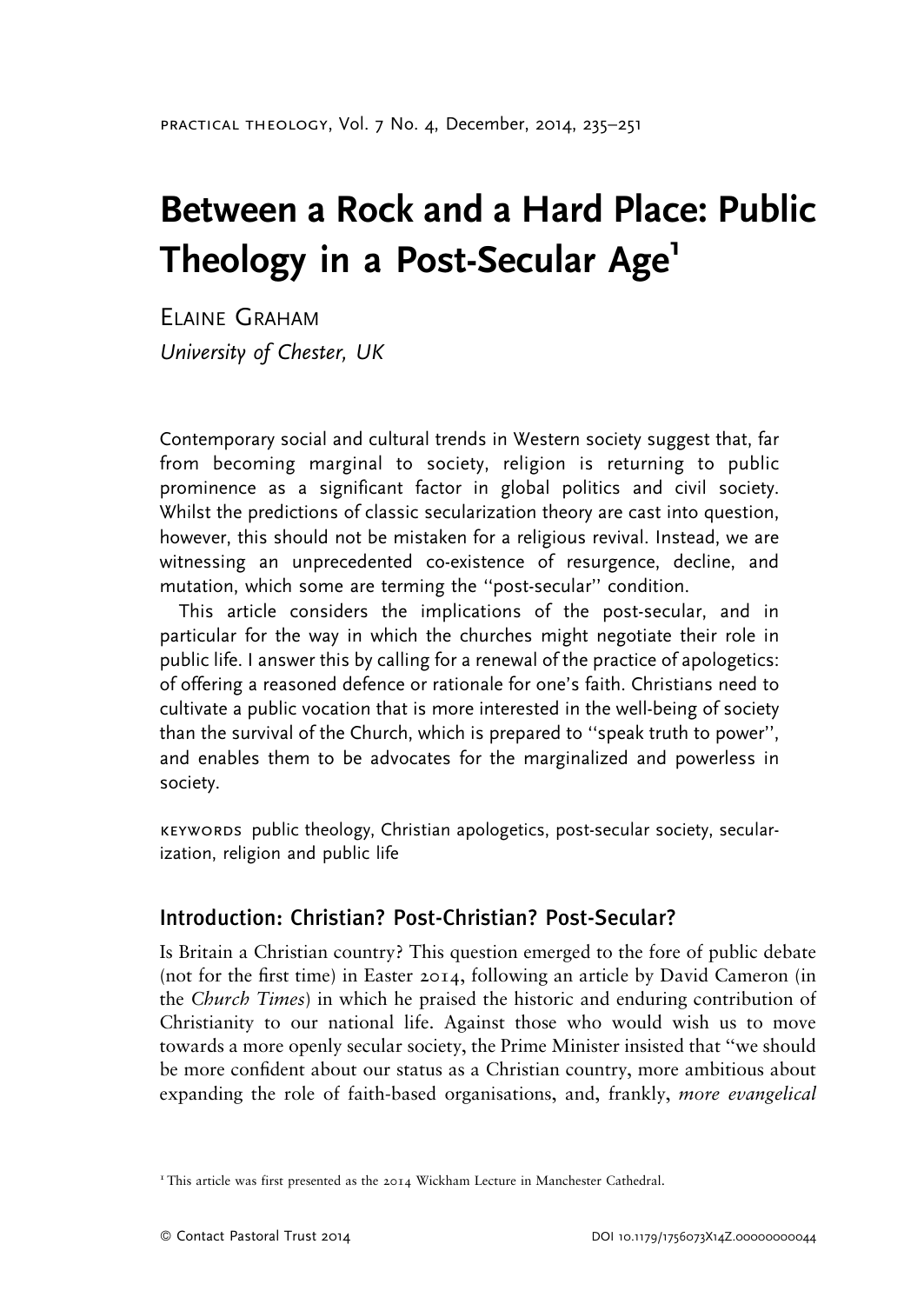about a faith that compels us to get out there and make a difference to people's lives'' (Cameron, 2014).

This provoked a storm of criticism from those who took exception to Cameron's stance. Britain may have a Christian heritage, they argued, but contemporary evidence shows that the vast majority of the population no longer have any real or first-hand engagement in or knowledge of organized religion. Increasing religious pluralism and cultural diversity renders any attempt to privilege a ''Christian'' identity for the nation offensive. And besides, given its propensity for homophobia, extremism, and bigotry, religion has no place in the public morality of a civilized society. The former Archbishop of Canterbury, Rowan Williams, when asked in an interview with *The Sunday Telegraph* whether he agreed with Cameron's description, offered a characteristically nuanced response by concluding that Britain was probably ''post-Christian [but] that doesn't mean necessarily non-Christian'' (Moreton, 2014).

This recent debate exemplifies a wider debate about religion in society and questions about its proper role. Is Britain any longer a ''Christian'' country? And what does that mean for our public life—our national identity, our shared values? I want to suggest that Britain may be "Christian" in some respects; that it is indeed increasingly ''secular'' and therefore ''post-Christian''; but that a better term may actually be ''post-secular''—a world that manifests signs of ''simultaneous decline, mutation and resurgence" (Graham, 2013: 3).

On the one hand, this terminology reflects a wider set of social and cultural trends in the West which suggest that religion, far from becoming marginal to society (as was once predicted), is returning to public prominence as a significant factor in global politics and civil society. Nationally, this is particularly evident in areas of government policy here in the UK, which highlights the renewed currency of religious belief and practice, particularly around its potentially beneficial contribution to welfare reform, well-being, and community cohesion. At the same time as the Prime Minister was delivering his upbeat message on his version of Christian values, however, national religious leaders issued a statement challenging aspects of the Coalition's administration of welfare benefits (Wyatt, 2014). Part of the political potency of such interventions is that they are based on grass-roots experience: faith-based charities are at the very forefront of day-to-day provision, such as food banks and debt counselling, as well, of course, as being significantly engaged in education, housing, care of the elderly, child support, and so on.

But whilst this new visibility of religion casts doubt on many of the predictions of classic secularization theory—that religion is in inevitable decline—I don't subscribe to the view that we are experiencing anything like a religious revival. This is due to the enduring influence of a completely different social and cultural trajectory: of secularism and religious scepticism. Critics of religion, such as the likes of Richard Dawkins, Polly Toynbee, Sam Harris, and the late Christopher Hitchens, argue that religion has no place in public life. Religious belief may inform a person's individual values and motivations, but according to the protocols of liberal democracy, there has to be a kind of ''firewall'' between personal faith and public policy. Partly as a legacy of the European religious wars of the sixteenth century and seventeenth century, partly due to the influence of the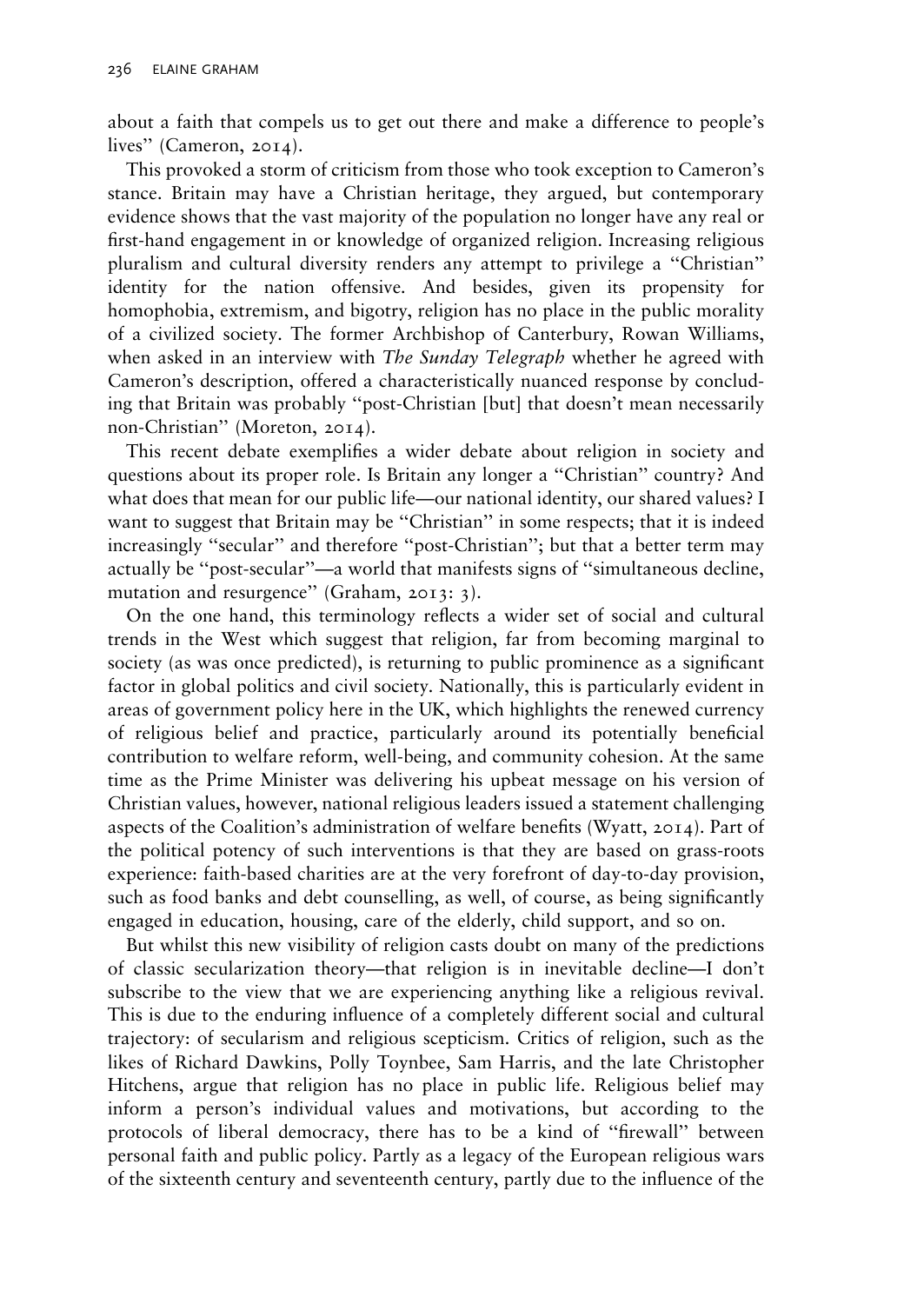Enlightenment, religion is regarded as an illegitimate and divisive basis on which to build a truly open and civilized society. We see this trajectory, too, of course, in this recent debate: that the establishment of the Church of England is no longer relevant to a pluralist society; to anxieties about the negative influence of faith schools on social cohesion, and so on.

Hence the title of the book on which this article is also based. We find ourselves between a ''rock'' of religious resurgence—or at least renewed visibility—and the ''hard place'' of secularism. And it's the paradoxical, often uncomfortable, space in between these two contradictory trajectories that is of interest to me. How do we handle the unprecedented co-existence of these two discourses? And, in particular, how do people of faith give an account of their motivations and values in a world that is more sensitive than ever to religious belief and practice, yet often struggles to accommodate it into secular discourse.

So this article begins with sociological theories of secularization and the ''postsecular'', and proceeds, via public theology, to Christian apologetics. I want to ask whether the resources of public theology can help the churches and ordinary Christians to address this unprecedented context. Can Christians articulate their core principles in terms that are accessible to pluralist, secular society whilst remaining authentic to the resources of Scripture and tradition? I intend to answer this by calling for a renewal of the practice of Christian apologetics: the task of offering a reasoned defence or rationale for one's faith. The early Christian epistle, the first letter of Peter, summarizes this imperative as follows: Always be prepared to give an answer to everyone who asks you to give the reason for the hope that you have  $(1$  Peter 3.15, NIV).

In other words, the proponents of public theology—ranging from Church authorities, public intellectuals to local activists and campaigners—should contribute critically and constructively to public debate; but they must be more attentive than ever to the tasks of justifying and articulating the theological wellsprings of these commitments in ways that are accessible and comprehensible to an ever more fragmented and sceptical body politic.

#### Between a rock and a hard place

How are we to make sense of the fortunes of religion in today's society? It is a complex and somewhat contradictory state of affairs. The conventional account of secularization sees religious decline—even extinction—as an inevitable consequence of modernization. Yet evidence suggests that this is not the case.

On the one hand, religion is strikingly visible in public life—whether we are thinking locally, nationally, or globally. In many of the most rapidly-developing economies, such as Brazil, China, or India, religion continues to grow and to be a significant part of public life. On the other hand, there is little reason, certainly for those of us in this particular part of northern Europe, to feel quite so sanguine about the resilience of religion or its future prospects. Levels of formal institutional affiliation and membership in mainstream Christian and Jewish denominations continue to diminish across the Western world. Religious observance is increasingly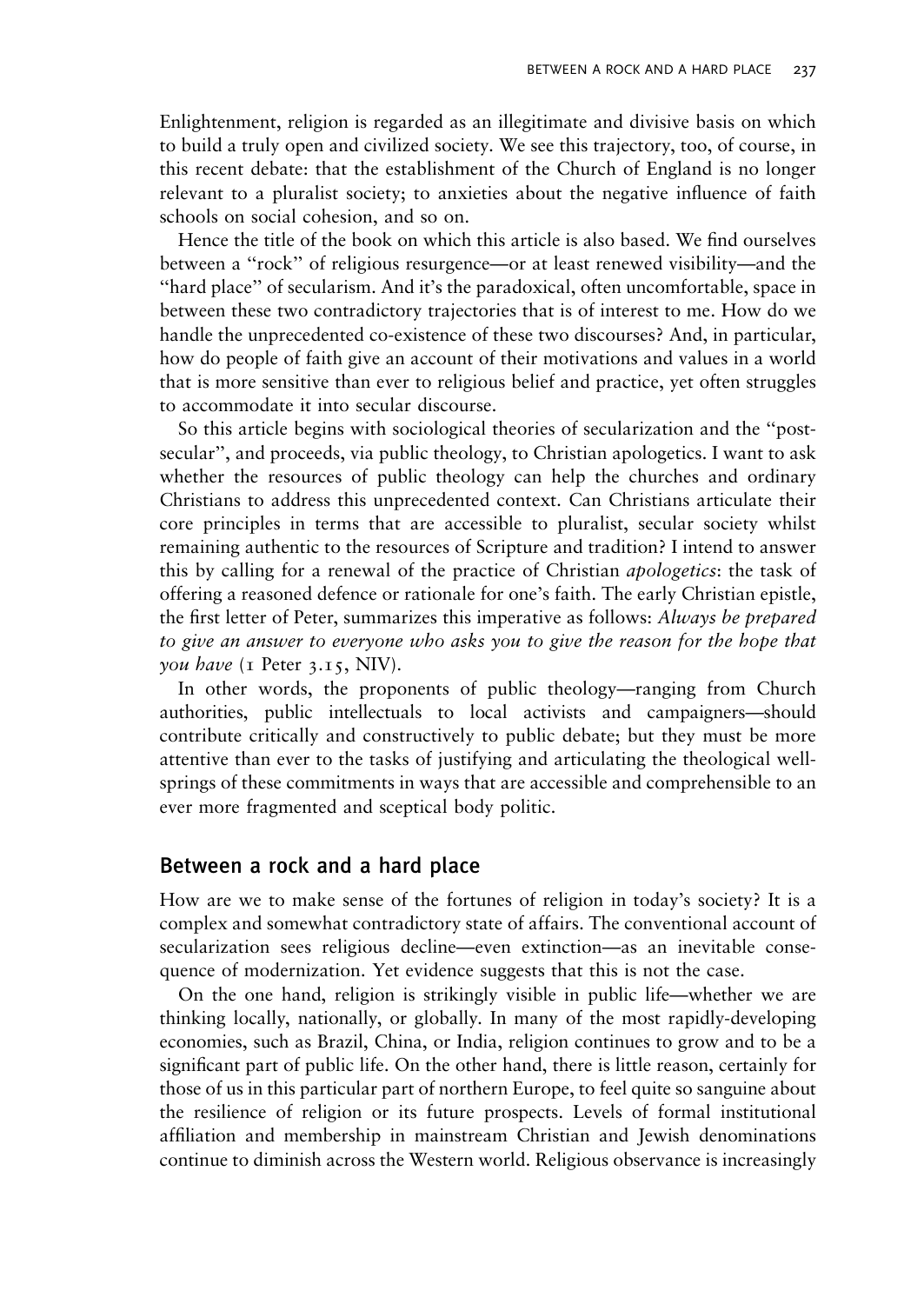disaffiliated and individualized; religious institutions are viewed with indifference at best, distrust at worst.

The paradoxical state of religion is clear when we look at recent statistical evidence. The decline of organized and institutional religion is well-documented in contemporary British society. According to the 2011 Census, 59 per cent of people (or just over 33 million) in England and Wales consider themselves as Christian, a decline of 12 per cent on the previous census. Those recording ''no religion'' grew from  $\tau$  per cent in 2001 to 25 per cent in 2011—that's around  $\tau$ 4 million people.

Whilst many people classify themselves as ''Nones'' (no religion), they are just as likely to insist that they are "spiritual". According to Robert Fuller, as many as 33 per cent of people in the USA identify as ''Spiritual but not Religious'' (Fuller, 2001) (SBNR). Some statistical evidence suggests a high correlation between age and religiosity, with younger people less likely to identify themselves with an organized religion. A Pew Research Center survey in the USA in 2010 recorded 25 per cent of adults born after 1980 (so-called ''Generation Y'', or under thirties) as unaffiliated, describing their religion as ''atheist'', ''agnostic'', or ''nothing in particular''. This compares with less than one-fifth of people in their thirties (Generation X, at 19 per cent), 15 per cent of those in their forties, 14 per cent of those in their fifties, and 10 per cent or less among those 60 and older (Pew Forum, 2010). The differences appear to be a feature of this particular generation, rather than explained by people becoming more religious as they grow older: so the under-thirties were significantly more unaffiliated than members of Generation X were at a comparable point in their life cycle (20 per cent in the late 1990s) and twice as unaffiliated as Baby Boomers (born between 1945 and 1960) were as young adults ( $13$  per cent in the late 1970s). Might we also designate Generation Y as ''Generation SBNR'' with all that this may mean for the public fortunes of organized religion in the future?

So, for all that formalized religious belief and institutionalized religious belonging has declined over recent decades, this is not a picture of universal secularization. Far from it: there is a strong, albeit highly eclectic, spiritual current running through the nation. For example, in a survey by ComRes last year on behalf of Theos, the religious think tank, over three-quarters of all adults (77 per cent) and nearly two-thirds (61 per cent) of non-religious people said they believed that ''there are things in life that we simply cannot explain through science or any other means'' (ComRes, 2013).

But even if the UK is not (yet) a nation of atheists, we might say that it is certainly one of sceptics. There probably always has been this deep vein of heterodoxy lurking below the formalities of creedal, institutional faith; but maybe what has changed is that people now have a more ready vocabulary of being ''spiritual but not religious''; of saying that it is acceptable to have a personalized clutch of beliefs; that people are freer to sample and experiment between a range of religious paths (or are they products?). The disaffiliation has taken place at the level of engagement with institutionalized expressions of religious dogma rather than away from practices such as prayer, astrology, meditation, or a belief in the existence of "a higher spiritual being that can be called God" (ComRes, 2013: 7).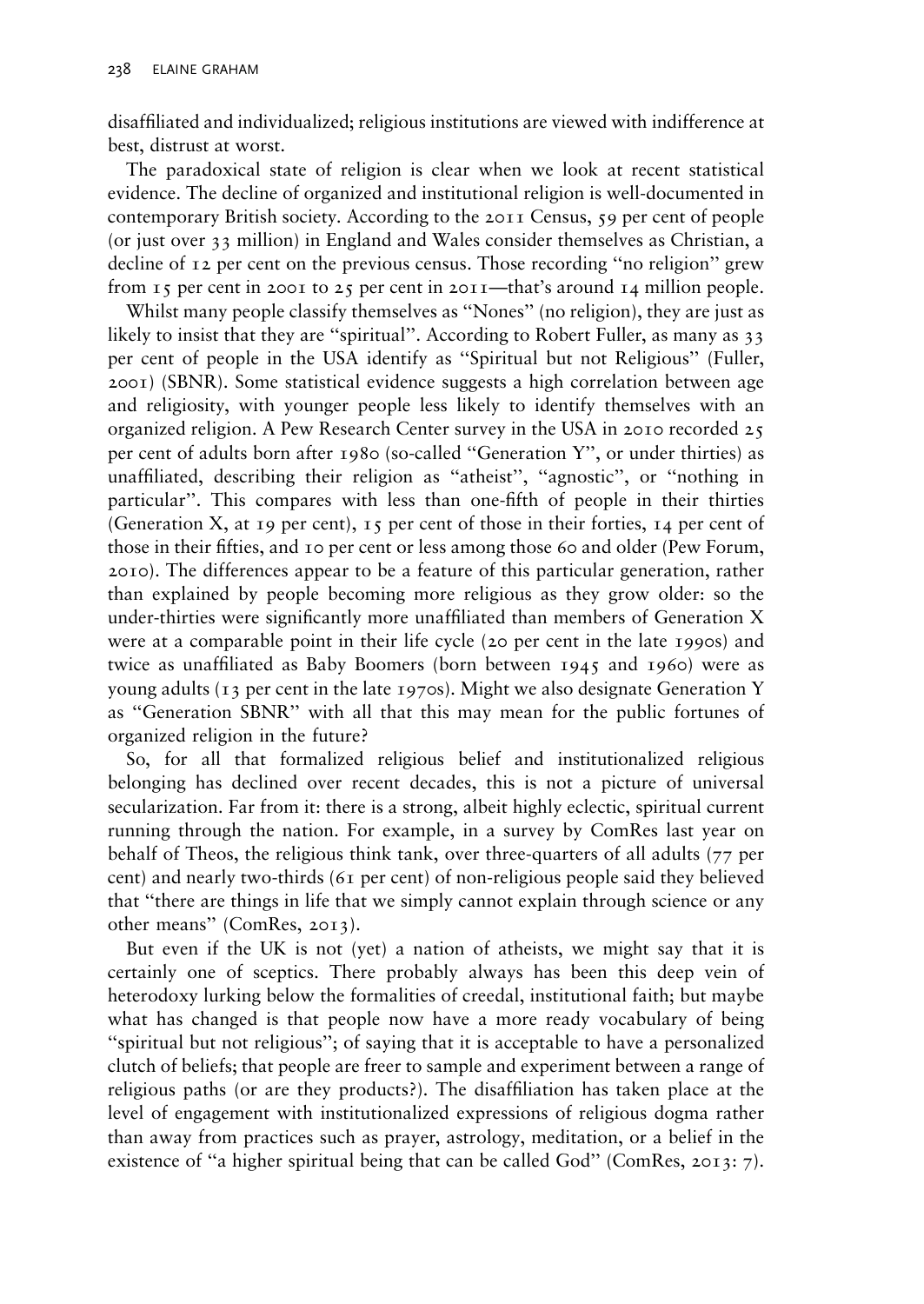So at the level of personal belief and affiliation, we see an undeniable trend of numerical decline, but not matched by any outstanding growth of secularism within the population at large—or at least no clear patterns beyond increasing pluralism and diversity of beliefs and attitudes. And that similar combination of cultural persistence and institutional decline is also affecting the fortunes of religion within broader public life, such as social policy, economics, culture, and media.

The sociologist Linda Woodhead has done a great deal of work to excavate the many layers of this situation. This quotation from her, from work published in 2012, reflects the complexity of it all quite well:

Britain now finds itself in a situation in which old and new forms of commitment, power and organization co-exist and compete with one another … why Britain can be religious and secular; … why the majority of the population call themselves Christian but are hostile or indifferent to many aspects of religion; why governments embrace "faith" but are suspicious of "religion"; why public debate swings between "multiculturalism'' and ''integration''; why religion is viewed as both radical and conservative; why we build multi-faith spaces … but can no longer speak of God in public. (Woodhead, 2012: 26)

#### Crossing the secular rubicon

It's a perfect storm, in many respects, therefore. Religious institutions are fragile; sceptics and critics of religion continue to question its very legitimacy as a respectable intellectual option and a legitimate influence in society; and yet, religion continues to be a significant source of social capital, and comprises the strongest single stake-holder in the voluntary sector. It is a remarkably potent mobilizing force for volunteers; and globally, if not the "cause" of political and cultural change, cannot be disentangled from issues of identity, popular movements, nation-building, geo-political conflict, or humanitarian initiatives.

In many ways, then, the kind of religious faith that is emerging at the beginning of the twenty-first century, and which dominates the public imagination, is very different from what went before. It represents much less of a religious revival and much more a quest for a new presence in the midst of public life that is more fragmented, more global, more disparate. It is a context in which the contribution of religion to the well-being of communities is welcomed by some, with new agendas and increasing enthusiasm; but at the same time, the very legitimacy of faith to speak or contribute at all is contested as vigorously as ever.

This takes us into uncharted territory, sociologically and theologically, and is generating a concept amongst a number of writers—across the fields of sociology, political theory, philosophy, and theology—known as the ''post-secular'' (Bretherton, 2010: 10–16; Gorski et al., 2012; Habermas, 2008).

Now, this idea could probably generate several papers in its own right, so I want to indicate some of the contours of the debate before returning to the specific, rather agonistic, sense in which I am deploying the term.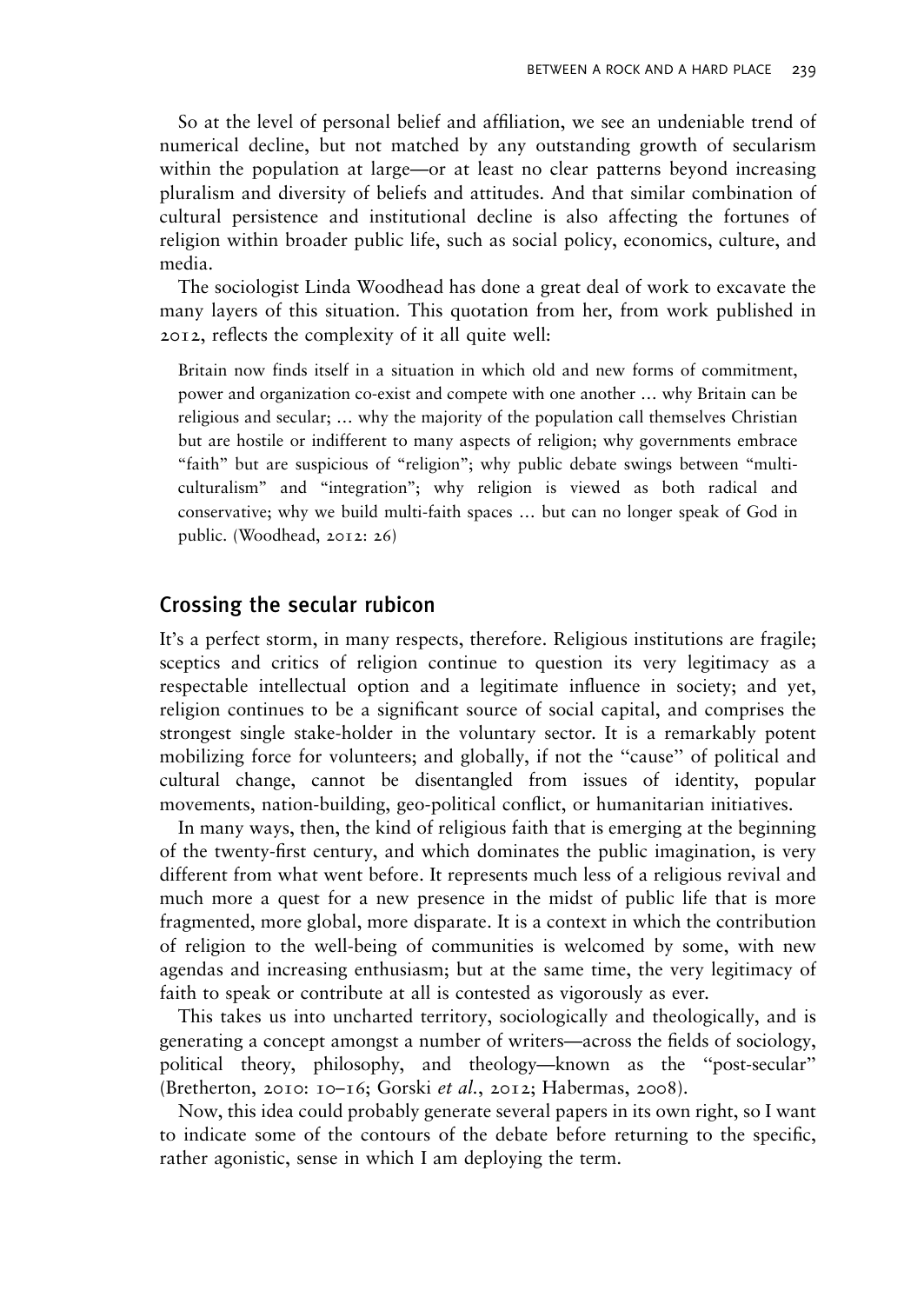It certainly starts with the deficiencies of the secularization thesis, and the unexpected ''re-enchantment'' of global politics—something we can probably date from the Iranian revolution in 1979, the rise of the Moral Majority in the USA in the 1980s, the emergence of Islamist movements in the Middle East, Africa, and South Asia; clearly, the destruction of the World Trade Center on September 11, 2001 stands as an iconic and devastating moment in all this, as an explicitly religiously-motivated intervention in world affairs.

Alongside the political analysts, we also have cultural theorists and philosophers weighing up the impact of this ''resacralization'' of world affairs and public speech. The German social theorist Jürgen Habermas has been extremely influential here. In his earlier years, he would have allied himself with a broadly liberal position which required the separation of religion from the state and the creation of a non-confessional public space in order to ensure the most equitable conditions for the articulation of a rich and non-partisan discourse of citizenship and participatory democracy. Since the beginning of the twenty-first century, however, he has been more prepared to consider the introduction of religious sources of reasoning into a renewed vocabulary of civic virtue. He has alluded to a kind of melancholy in late modernity, a sense of lack within secular reason—as he says, "an awareness of what is missing" (2010), namely any sort of metaphysical or transcendental grounding of its commitment to things such as justice, progress, and well-being. This is prompted in part by a response to the global financial crisis of 2007–08, which he felt exposed the lack of any values of public accountability on the part of the global economy; and concerns about the impact of advanced biotechnologies on our understandings of human integrity and dignity.

So religion may help to correct some of the pathologies of modernity (Dillon, 2010: 143–44). It offers a clear narrative of human dignity and value; whilst post-Enlightenment philosophers have tended to focus on the divisive and regressive influence of religion on society, Habermas is now more prepared to identify its potential as a powerfully cohesive and beneficial source of moral and political reasoning. In 2010, in the collection of essays entitled An Awareness of What is Missing, Reder and Schmidt concluded this:

Among the modern societies, only those that are able to introduce into the secular domain the essential contents of their religious traditions which point beyond the merely human realm will also be able to rescue the substance of the human. (2010: 5)

Also relevant is Charles Taylor's comprehensive (running to over 800 pages) and nuanced account of secularization and its contemporary connotations, A Secular Age (2007). Taylor argues that the secular sensibility is not one we can easily disinvent or transcend. As I've already said, according to conventional sociological definitions, secularization denotes the separation of religion and politics, the disenchantment of our intellectual and political life in the face of technological advancement, and the spread of rational-technical modes of reasoning. But even if religion is now returning to the public square as a mobilizing force for civil society, even if people continue to be attracted to a range of spiritual and supernatural phenomena, there is a way in which Western culture has already experienced an irretrievable loss of innocence. It is post-secular, because there has been an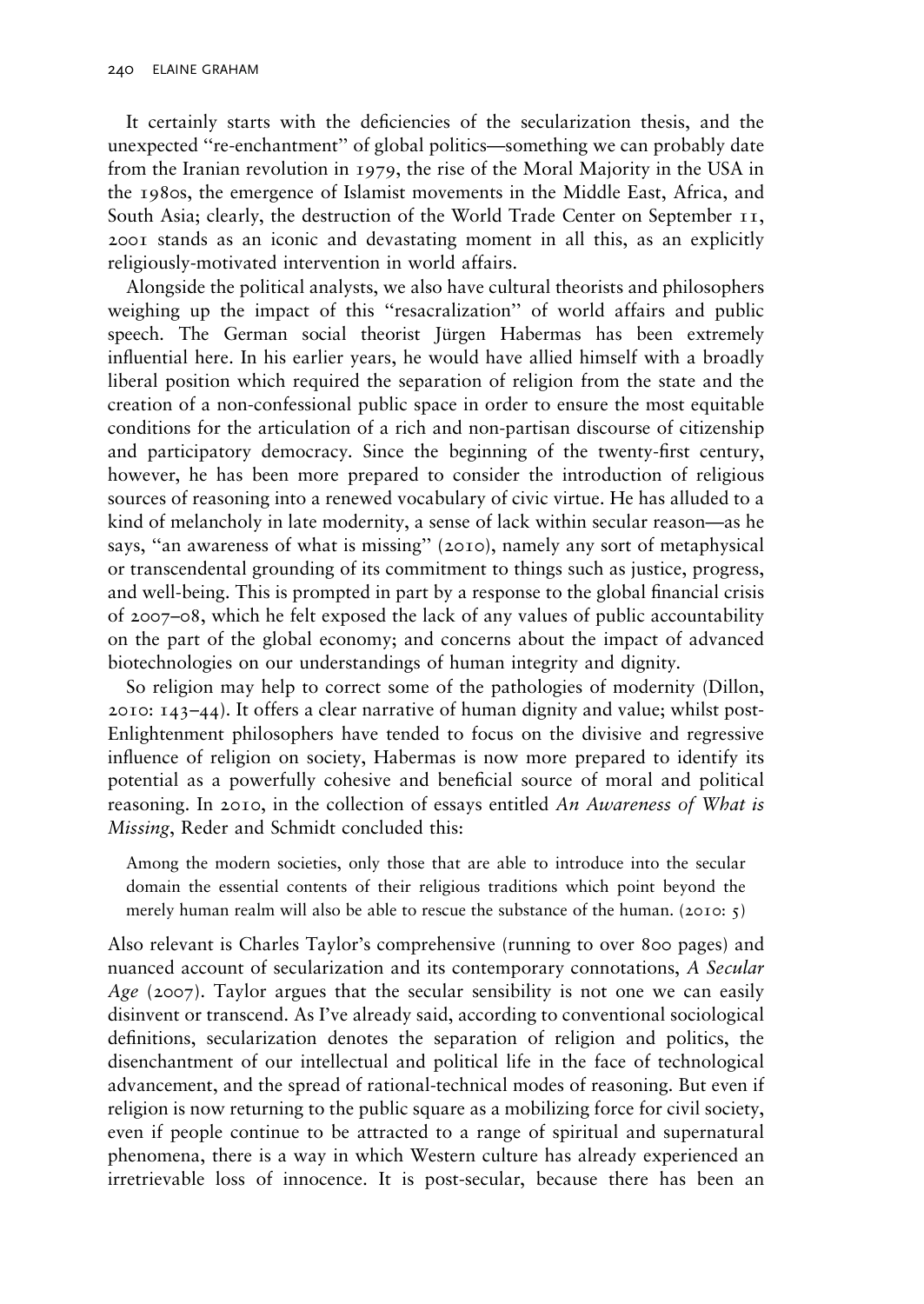irrevocable shift in what Taylor terms ''the conditions of belief … which takes us from a society in which it was virtually impossible not to believe in God, to one in which faith, even for the staunchest believer, is one human possibility among others'' (Taylor, 2007: 3). No kind of re-emergent faith will ever ''unmake'' modernity's understandings of the ''buffered self'' who lives unfettered by the constraints of religious dogma, and science's model of the cosmos as autonomous of divine agency. We might say that after modernity, we have crossed a secular Rubicon, and we cannot not view this surprising after-life of religion from any other vantage-point.

Taylor's sense of the post-secular is as something unprecedented yet decisive, then: ''different and unrecognizable to any earlier epoch … marked by an unheard of pluralism of outlooks, religious and non- and anti-religious''. He continues:

Thus my own view of secularization … is that there has certainly been a ''decline'' of religion … But the interesting story is not simply one of decline, but also of a new placement of the sacred or spiritual in relation to individual and social life. This new placement is now the occasion for recompositions of spiritual life in new forms, and for new ways of existing both in and out of relation to God. (Taylor, 2007: 437)

So this is the context into which bodies such as the Christian churches are speaking. We have the signs of decline, of slow but steady marginalization, and yet there are contrary trends which suggest that it is not simply about accommodating to the inevitabilities of secularization. If the churches are committed to any kind of significant public role, then the nature of public theological discourse must change. No longer is it speaking into a common frame of reference, in which their Biblical or moral allusions fall comfortably on waiting ears. Rather, in a context where people's familiarity with any kind of organized religion is ever more tenuous, churches and theologians will need to find a new language by which they justify the legitimacy of religion within public life. Christians will need to renew their energies to do their theology *in public*, with a view to defending and justifying the role of religion across that post-secular divide.

# Challenges for public theology

Public theology takes place in a variety of contexts and has a range of practitioners. Broadly, it seeks to comment and critically reflect from a theological perspective, referring to the ways in which religion interacts with questions of economics, media, politics, law, globalization, social justice, and environment. Public theology sees itself as rooted in religious traditions, but strongly in conversation with secular discourse and public institutions.

In our short book on urban theology, Stephen Lowe and I identified three main genres: ''the type of public theology that engages with issues of public policy from a faith-based perspective'', such as church reports or public statements; ''the processes of guidance or formation that equip Christians … to exercise faithful witness in relation to the secular world'': directed more, perhaps, to an internal audience of church members who wish to reflect theologically on matters of public issues; and the "study of how a faith-commitment might [in]form the public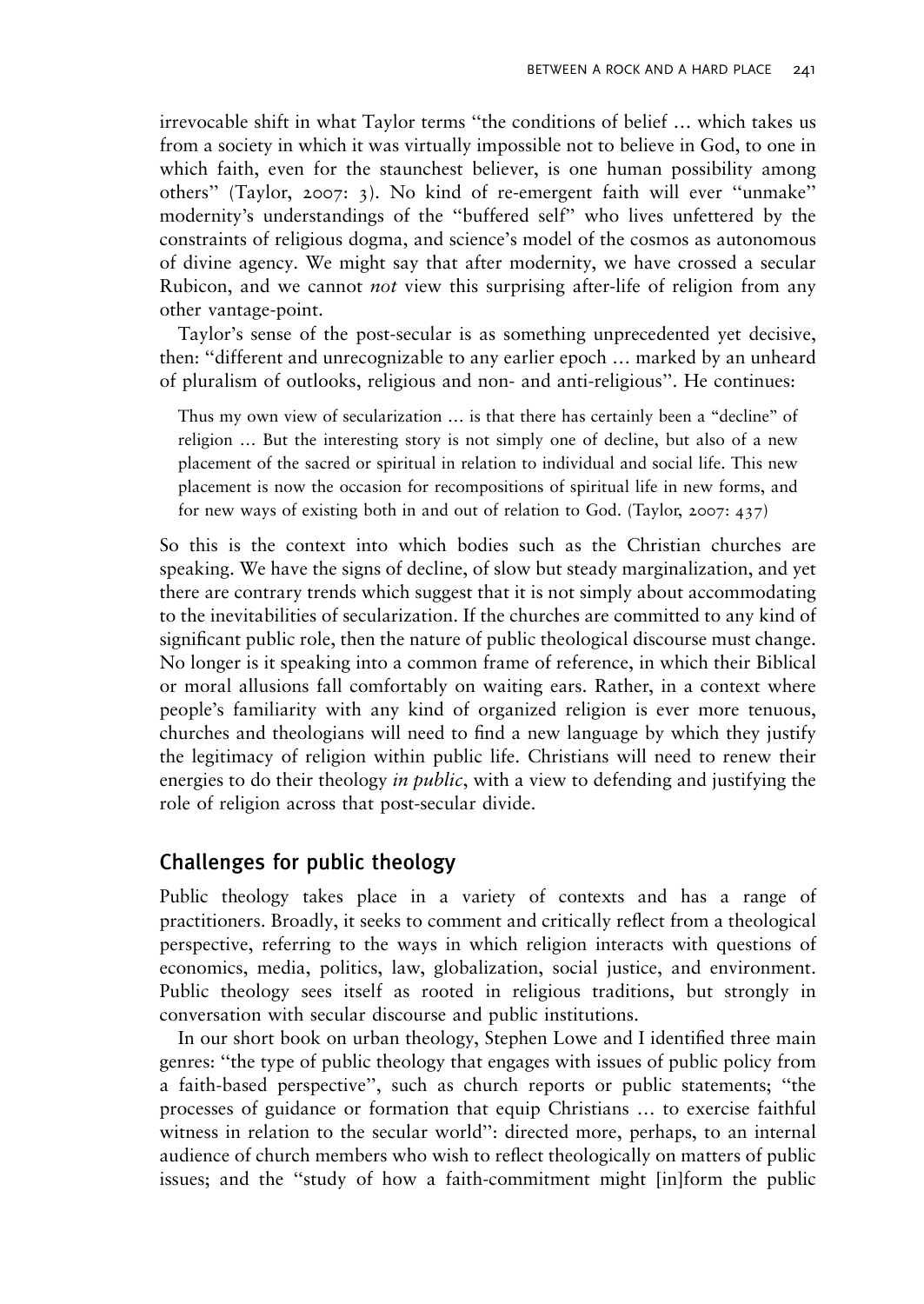conduct of politicians'' and other public figures: in other words, how private conviction transforms into public policy (Graham and Lowe, 2009: 4–5).

Public theology concerns itself with three main streams of public life:

- the market: economics, globalization, finance;
- civil society, culture, media, ecology, science, public health, technology and the media, grass-roots organizing, education;
- State, government, political power, and regulation of public life.

Traditionally, public theology has drawn predominantly from mainstream Protestant and Reformed Christian theologies, reflecting its initial strengths in North America and the UK (Stackhouse, 2007; Storrar and Morton, 2004). Even here, however, the respective position of the Christian churches, reflecting a constitutional separation of Church and State in the USA and the established or state status of churches in England, Germany, Scotland, and Scandinavia, have given rise to a diversity of approaches in relation to the institutional and cultural role of mainstream Christianity in relation to public discourse and liberal democracy. Theologies of liberation have also featured strongly, especially from South Africa, where the prominent role of the churches in the anti-apartheid struggle engendered a wealth of theological reflection on the nature of justice, resistance, and reconciliation (de Gruchy, 2007).

Conventionally, the notion of ''public'' has encompassed two meanings for public theologians. First, a concern for the corporate, political, and societal meanings of faith, in contrast to forms of religious belief and practice that confine faith to private and pietist intentions (Hainsworth and Paeth, 2010); thus, public theology refers to the ways in which religion interacts with questions of economics, media, politics, law, globalization, social justice, and environment. Second, it reflects a commitment on the part of public theologians to conduct debates about the public trajectories of faith and practice in ways that are transparent and publicly accessible and defensible (Breitenberg, 2003).

Public theology may have interpretative, critical, and constructive dimensions. Some work examines actual examples of interventions into public debate or political procedures by churches or other faith-based organizations, often using empirical and sociological, as well as theological and hermeneutical tools. Other contributions undertake a critique of the ways in which theological language, concepts, and values are mediated into public debate, such as salvation, covenant, or Trinity. Occasionally, public theologians contribute to the normative and formative reconstruction of communities of faith as they seek to exercise a public ministry in relation to questions of ecology, global finance, poverty, or urban life and faith. Increasingly, a perspective of virtue ethics is informing the work of public theologians (thus linking with perspectives in pedagogy and practical theology) by which ordinary persons of faith may be equipped theologically to read ''the signs of the times'' and apprehend a larger set of meanings amidst economic, cultural, political, and global trends.

It is this commitment to engagement with non-theological sources and resources that has been one of the characteristic commitments of public theology, and gives rise to the suggestion it has an important ''apologetic'' dimension. Max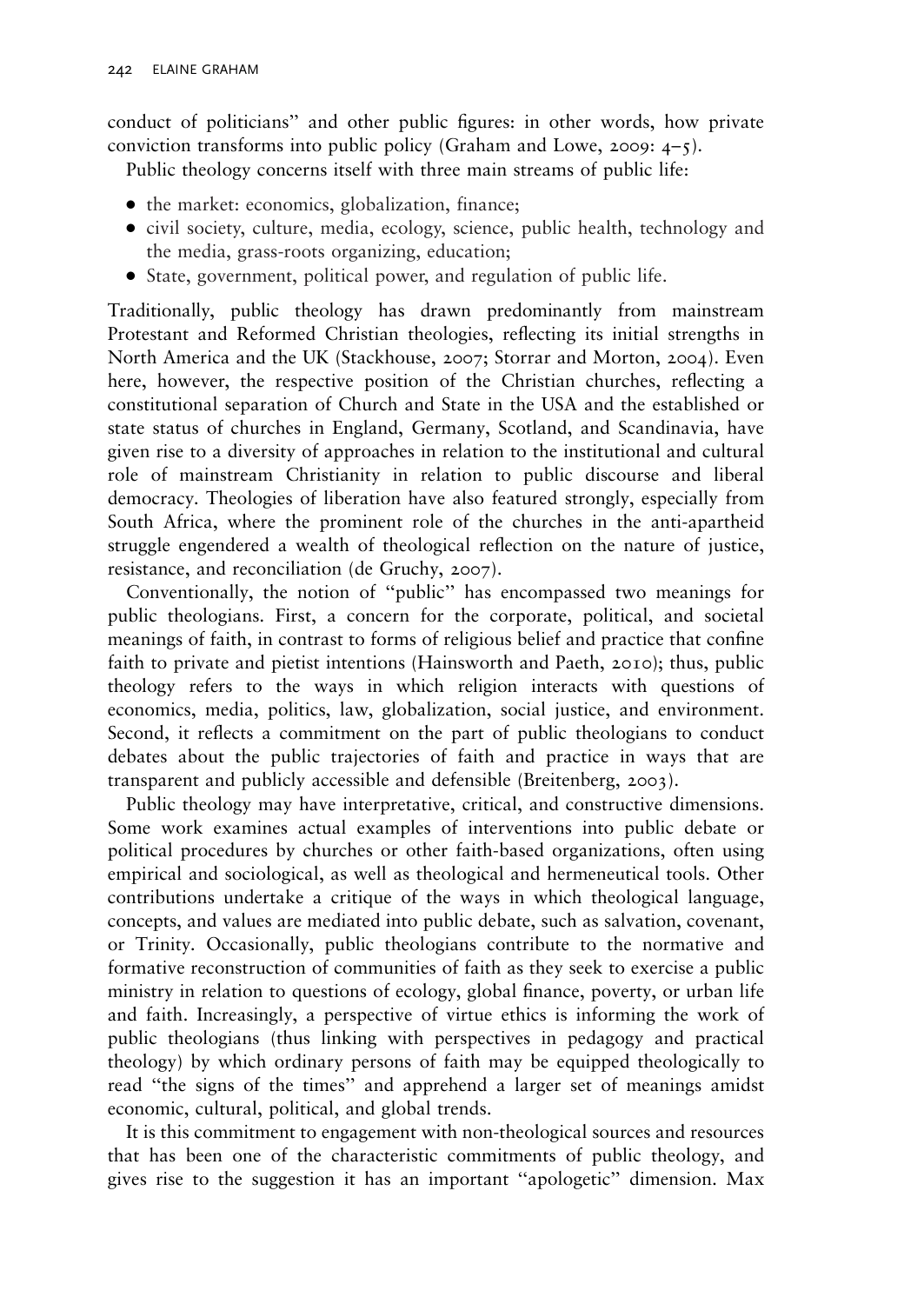Stackhouse, formerly of Princeton Theological Seminary, offers one of the most profound explorations of this. He affirms a number of basic principles about the nature of public theology (Stackhouse, 2006).

First, religion is never simply a matter of personal or private devotion, but carries over into the believer's life in all aspects of the public domain, such as economics, civil society, the State, and culture.

Second, if ''public'' for Stackhouse is anathema to notions of a spiritualized, privatized faith for the individual, the corollary is an emphasis on the public significance of religion's impact:

theology, while related to intensely personal commitments and to a particular community of worship, is, at its most profound level, neither merely private nor a matter of distinctive communal identity. Rather, it is an argument regarding the way things are and ought to be, one decisive for public discourse and necessary to the guidance of individual souls, societies, and, indeed, the community of nations. (Stackhouse, 2006: 165)

Third, Stackhouse insists that theology must be a fully public, ''bilingual'' discourse, in terms of being prepared to defend its core principles *in public*:

if a theology is to be trusted to participate in public discourse it ought to be able to make a plausible case for what it advocates in terms that can be comprehended by those who are not believers … It should be able to articulate its core convictions in comprehensible terms across many modes of discourse, explaining its symbolic and mythical terms … in ways that expose their multiple levels of meaning. (Stackhouse, 2007: 112)

Such a commitment to a dialogical, transparent mode of theological reasoning does not go unchallenged, however. At the heart of this disagreement lies the question of the extent to which public theology can speak a public language and remain authentically or distinctively rooted in tradition. Post-liberal theology, associated with writers such as George Lindbeck, George Stroup, Hans Frei, and Stanley Hauerwas, and those associated with ''Radical Orthodoxy''—John Milbank, Graham Ward, Catherine Pickstock, Daniel Bell, and Phillip Blond are all dismissive of attempts to engage in constructive apologetics in a pluralist public realm. Such perspectives lament what they regard as the capitulation of contemporary theology (especially its liberal tendencies) to modernity, and seek to exercise alternative forms of Christian witness that will restore the cultural and theo-political primacy of Christendom. It seeks to defend the integrity and particularity of theology against a liberal apologetic strategy that seemed to privilege its credibility in the eyes of Christianity's ''cultured despisers'' over its obedience to traditional Christian orthodoxy. As George Stroup once observed, "Post-liberals are bound to be sceptical  $\ldots$  about apologetics" (1984: 129). Hence, the public speaking of a theologian is sanctioned by its faithfulness to a distinctive ecclesial ethic, rather than a quest for public coherence or relevance.

Yet public theologians would always deny that they ever consider themselves to be completely detached from a particular community of discourse, or from the received traditions of the Church. They would insist, however, that tradition is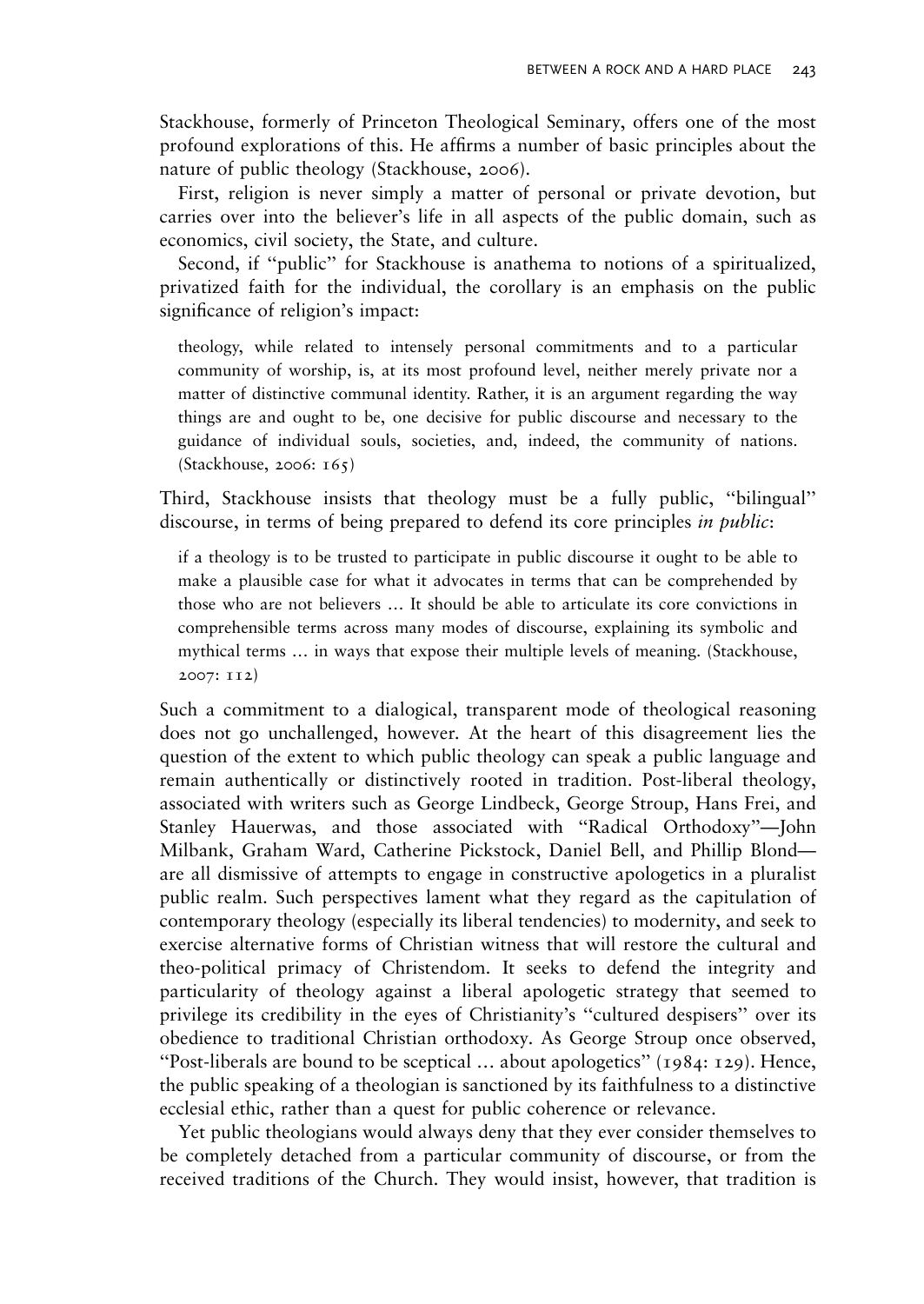always pluralist and contested, and its dynamic comes from being located not solely in the Church, but at the boundaries of world, Church, and Kingdom. Certainly, the risk of a dialogical approach is that it debates on territory and on terms of engagement not of the theologian's making. Any theology of public life must begin with the recognition that the interaction between Church and world, or Christ and culture, is always one of what John Reader has called ''blurred encounters'' (Reader, 2005). Certainly, without a thoroughgoing critique of the predominance of secular, instrumental rationality, religious voices will always struggle to find credence as a form of public reason. Nevertheless, proponents of public theology remain committed to engaging with non-theological voices in a creative and respectful dialogue (Heyer, 2004; Kamitsuka, 1999; Ziegler, 2002).

This is born of an understanding of the Church as formed by the activities of God in Christ who wills the flourishing of all creation, and seeks to embody the attainment of the common good. The Church never cedes ultimate authority to any temporal power, but is nevertheless called to exercise forms of critical solidarity with institutions that further the virtues of justice, solidarity, and human dignity. This, in turn, rests on particular doctrines of creation and incarnation, the nature of revelation and common grace, and of the possibility of a shared space by virtue of our common humanity in which rational communication about the ends, aims, and substance of public life can be conducted. As Max Stackhouse has put it:

From very early on one of the meanings of apologetics was that you enter into another person's vocabulary and worldview as best you can, and the very fact that we can do that in some measure suggests that there is some deep contact between humans. Some profound creational theology is behind that: we are all children of God, whether everyone acknowledges it or not, and we can enter into one another's vocabulary and begin to articulate the most profound things that we think are really true. (Chase, 2001)

So, public theology likes to speak of itself as being ''bilingual'' (Breitenberg, 2010): mediating between the discourse of faith and that of wider society. Public theology necessarily stands at the threshold of church and world, of sacred and secular, and in Heinrich Bedford-Strohm's words,

does not separate itself from the world into a self-sufficient counter-community with its own religious language, but knows how to speak the language of the world and how to be in dialogue with the world; a public theology that … is grounded in Christ and therefore challenges the world to make God's way for the world visible, a prophetic theology that leads the world beyond its worldly ways. (Bedford-Strohm, 2007: 36)

As well as commentary on public affairs from a religious standpoint, then, we might also conceive as a further task of public theology as one of apologetics, insofar as (especially in a religiously pluralist, global context) it is expedient to articulate (and be prepared to defend) the values that inform Christian statements about, and interventions in, the public realm. It reflects a commitment on the part of public theologians to conduct debates about the public trajectories of faith and practice in ways that are transparent and publicly accessible and defensible (Breitenberg, 2003). It means also that public theology is less concerned with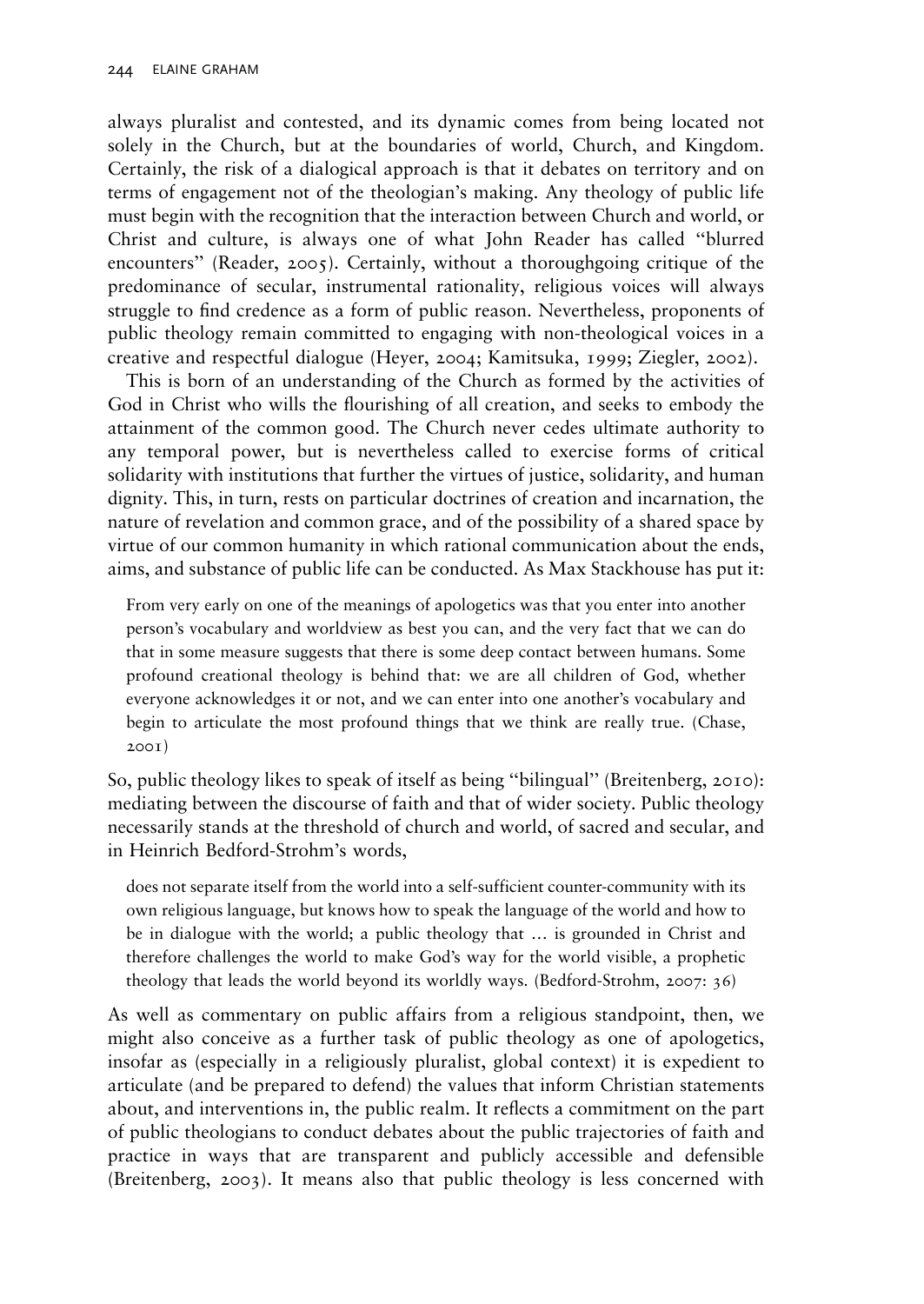defending the interests of specific faith-communities than generating informed understandings of the moral and religious dimensions of public issues and developing analysis and critique in language that is accessible across disciplines and faith-traditions.

My concern, then, is to consider whether the discipline of public theology can articulate new norms for Christians who are concerned to engage constructively with public debate and political policy, but are aware of the growing gulf between the discourse of faith (after all, that Enlightenment convention dictates ''we don't do God'' in public) yet who still want to communicate the basis of their faith and the roots of their concern for the common good convincingly and reasonably to the world at large. The voices of public theology are still relevant to public debate on specific issues or policies, but they have to cultivate a clearer rationale for their very right to speak at all. Public theologians face the challenge not only of articulating theologically-grounded interventions in the public square, but of justifying and defending the very relevance of the Christian faith in a culture that no longer grants automatic access or credence. But is there historical precedent for this? I believe there is.

## Apologetics and Christian origins

As Christian communities became established and dispersed around the Graeco-Roman world, so the challenges of interpreting and commending the faith to Jewish and pagan cultures became more pressing. Acts of the Apostles records how, on the day of Pentecost, Peter's sermon is addressed predominantly to a Jewish audience, and proclaims the significance of Jesus as Messiah, prophet of Israel, and fulfilment of the Hebrew Scriptures (Acts 2.14–36). Acts 17 relates Paul's journey to Thessalonica, where he preached in a synagogue, reasoning from the Jewish Scriptures and prophets. Despite not encountering any prior hostility, this is sufficient nevertheless to provoke a backlash (Acts 17.1–9). Later, in Athens, Paul visits the synagogue, but concentrates on debating with pagan philosophers at the Areopagus, where he preaches the Gospel as the fulfilment of extant hidden wisdom (Acts 17.16–34). Similarly, in Acts 24.10–21, whilst in Caesarea, Paul has to defend himself against the charges brought against him by the orator Tertullus (Acts  $24.1-8$ ), who accuses him of causing breaches of the peace through his preaching. Paul's response follows the patterns of Roman legal convention, appealing not only to Jewish tradition and the Scriptures but to Roman rules of evidence.

In his *History of Apologetics* first published in 1971, Avery Dulles groups Christian apologetics into three main genres, depending on the context and intended audience. "Religious apologies" argued for the superiority of the gospel over other religious or philosophical systems; ''internal apologies'' were concerned to correct error or heresy within the Christian community itself; but a third group, which Dulles terms "political apologies" developed their arguments in order to secure civil toleration of Christianity in the face of state persecution (Dulles, 1999: 28).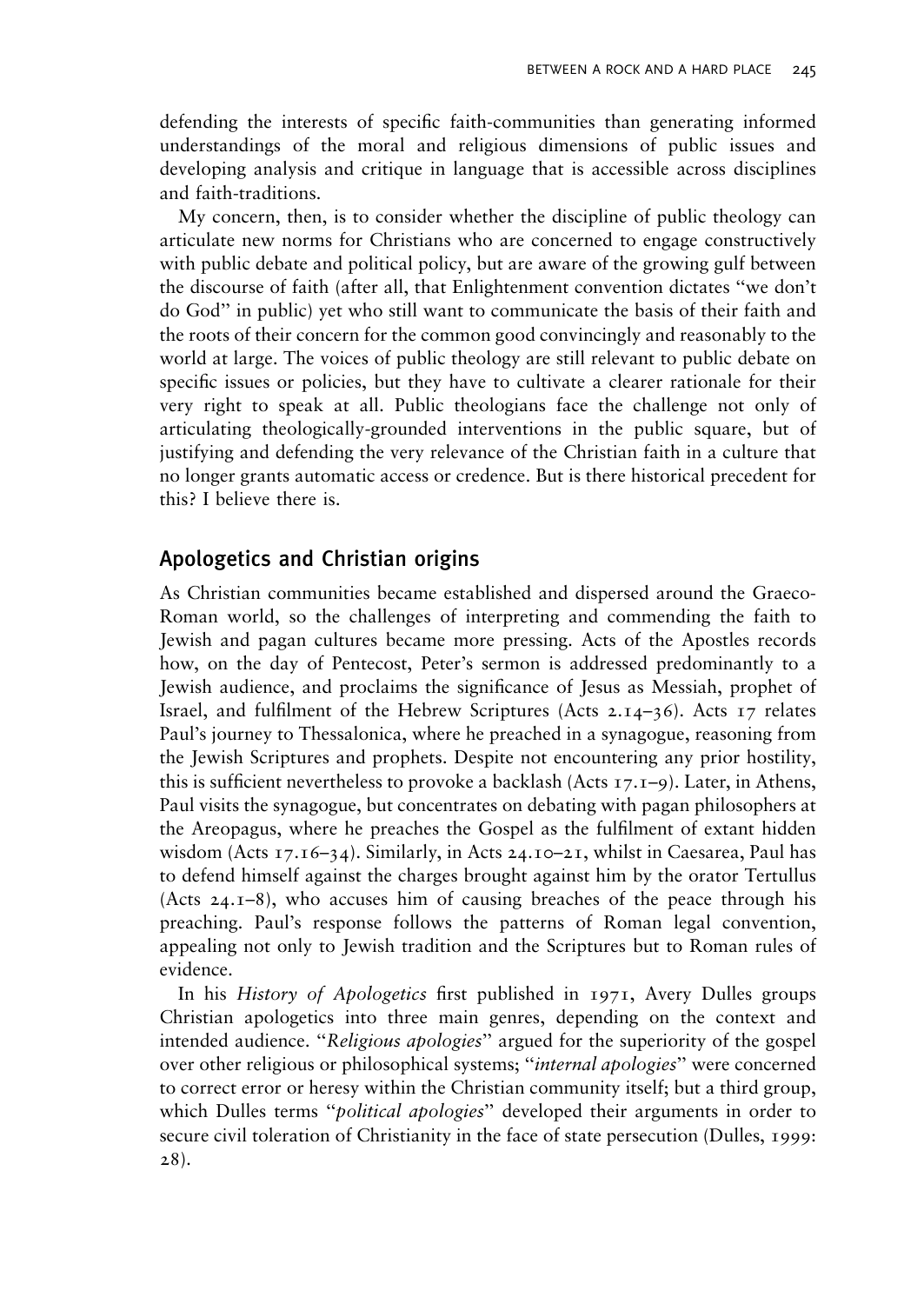James Beilby also describes apologetics as ''the attempt to defend a particular belief or system of beliefs against objections'' (Beilby, 2011: 11). Philosophical, propositional, perhaps, but an apologia was also the summary speech for the defence in a court of law. In the New Testament, it denotes an answer or defence given in response to an accusation, such as Paul addressing a hostile crowd in Jerusalem (Acts 22.1).

Writing about the emergent Christian literature of the second and third centuries, commonly known as ''the Apologies'', Helen Ree notes that such writings comprised the ''self-definition and self-representation'' of early Christianity, in response both to the external pressures of pagan hostility and the internal challenges of heterodoxy and disunity (Ree, 2005: 1). The actual term ''apology'' appears to have originated with the early fourth-century writer Eusebius of Caesarea, to denote works addressed to the Roman Emperor, and were not only speaking to fellow Christians (such as I Peter) or simply to peers, such as philosophers or pagan believers, but were directed at the public authorities. These were justifications for the Christian faith that reached beyond the Church itself to the wider society—indeed, to the highest Imperial powers of all. From the very beginning, then, the task of apologetics has been one of defending and commending its claims against a variety of non-believers, detractors, and persecutors: Jews, pagans, sceptics, and Emperors.

The opening paragraph of Justin Martyr's  $(c, 100-167 \text{ CE})$  first Apology illustrates this well. The imperial leadership are addressed as men of learning, certainly; but in appealing to them in concert with other civil powers, and in introducing his own patrimony and citizenship as a representative of all the ''nations'' who suffer persecution, Justin cements together the political and philosophical dimensions of his defence:

To the Emperor Titus Aelius Adrianus Antoninus Pius Augustus Caesar, and to his son Verissimus the philosopher, and to Lucius the philosopher, the natural son of Caesar, and the adopted son of Pius, a lover of learning, and to the sacred senate, with the whole people of the Romans, I, Justin, son of Priscus and grandson of Bacchius, natives of Flavia Neopolis in Palestine, present this address and petition in [sic] behalf of those of all nations who are unjustly hated and wantonly abused, myself being one of them. (Martyr, 1983: 5)

Similarly, the apology of Athenagorus the Athenian (second century) reminds the Emperor of the highest principles of freedom of religion, enquiring why Christians appear to be excluded from this honourable treatment. He defends his faith on philosophical and intellectual grounds; but his chief motivation is to counter the slander and misrepresentation of Christianity. All he asks, says Athenagorus, is to be treated just like any other Imperial subject:

To the Emperors Marcus Aurelius Antoninus and Lucius Aurelius Commodus, conquerors of Armenia and Sarmatia, and more than all, philosophers …

In your empire, greatest of sovereigns, different nations have different customs and laws; and no one is hindered by law or fear of punishment from following his ancestral usages, however ridiculous these may be …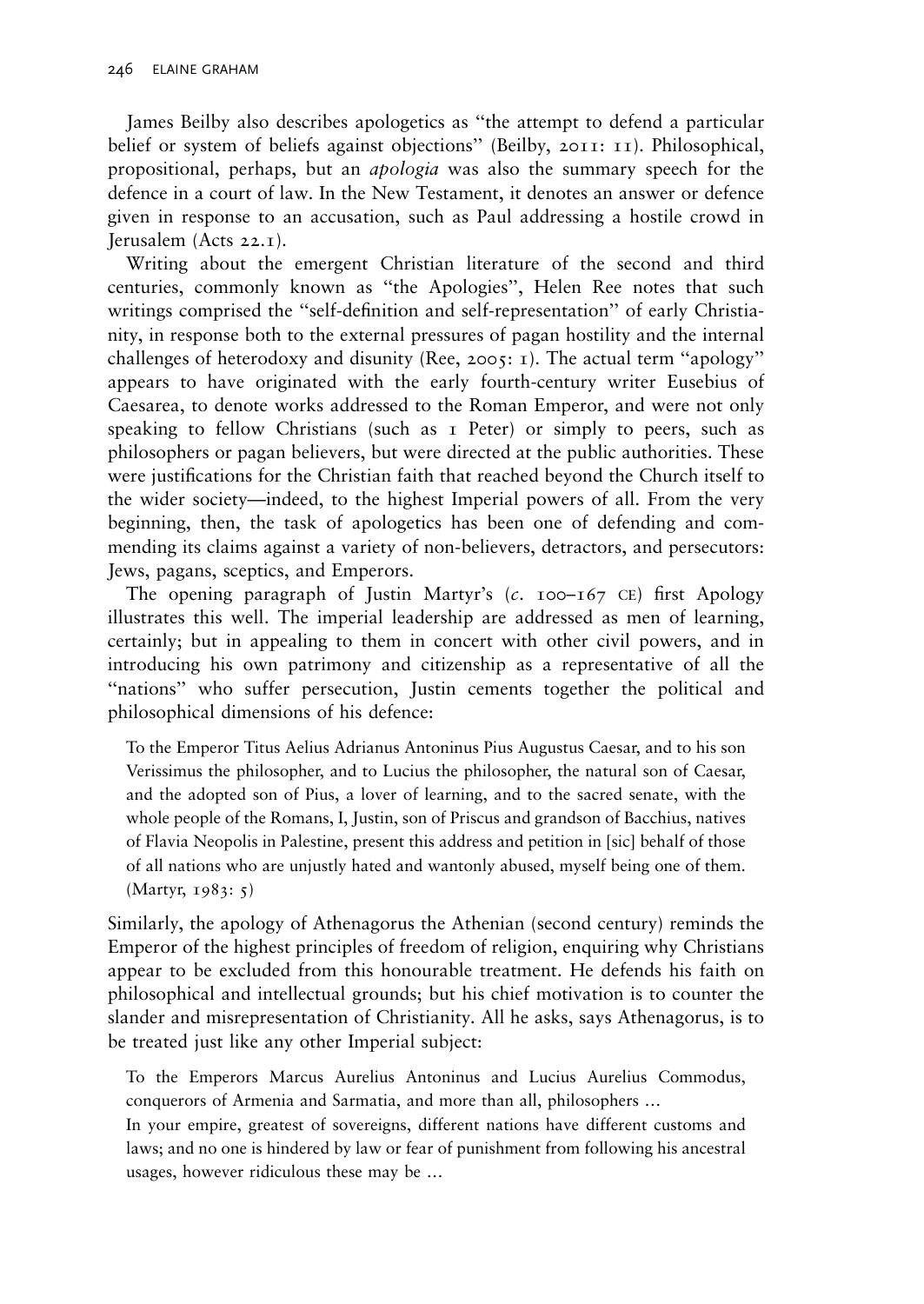But for us who are called Christians you have not in like manner cared; but although we commit no wrong—nay, as will appear in the sequel to this discourse, are of all men most piously and righteously disposed towards the Deity and towards your government—you allow us to be harassed, plundered, and persecuted, the multitude making war upon us for our name alone …

If, indeed, anyone can convict us of a crime, be it small or great, we do not ask to be excused from punishment, but are prepared to undergo the sharpest and most merciless inflictions. But if the accusation relates merely to our name … it will devolve on you, illustrious and benevolent and most-learned sovereigns, to remove by law this most despiteful treatment, so that, as throughout the world both individuals and citizens partake of your beneficence, we also may feel grateful to you, exulting that we are no longer the victims of false accusation … (Athenagoras, 1983: 35–37)

The apologists of this era may be said to be stating a number of important principles, therefore. First, they uphold the credibility of Christian faith by means of appeals to non-Christian sources. Second, they turn to ideals of natural justice in their petitions regarding the way in which Imperial power is exercised (Skarsaune, 2010: 125–29). Third, whilst these apologists are certainly concerned to defend the intellectual coherence and Scriptural provenance of such witness, their arguments are also directed towards offering a theologically-reasoned rationale for the legitimacy of faith to ''speak truth to power'' and pursue a public vocation of active citizenship. Such apologies were effectively a ''petition'' to the Emperor (Skarsaune, 2010: 123).

What is more, they affirm the dialogical and "bilingual" nature of apologetics, in terms of the need to adopt the thought-forms and vernacular of one's interlocutors. This helps us elaborate this conjunction of public theology and apologetics, since this is about justifying the moral and civic probity of communities of Christians to imperial and intellectual publics alike.

#### A new apologetics

Since the eighteenth century, however, Christian apologetics has moved in a more philosophical direction. It is strongly associated today with evangelical parts of the Church which would insist on apologetics as entailing persuasion, a call to faith, and personal evangelism. Avery Dulles goes so far as to describe the apologist as one who ''is regarded as an aggressive, opportunistic person who tries, by fair means or foul, to argue people into joining the church'' (Dulles, 1971: xix). Whilst many contemporary apologists would concede that Christian faith comprises more than intellectual assent to theological propositions (Beilby, 2011: 168–69), the emphasis on the rational plausibility of Christian doctrine has led to an emphasis on rationalist, scientific, and propositional proof-arguments, at the expense of more incarnational, sacramental understandings of truth.

In recent years, however, there has been a further shift towards a more contextual apologetics that aims to engage with non-theological, cultural forms in order to find spaces of shared meaning—with motifs such as narrative, imagination, and performativity taking the place of rationalist, propositional methods. Such an understanding of apologetics roots it firmly in its context and in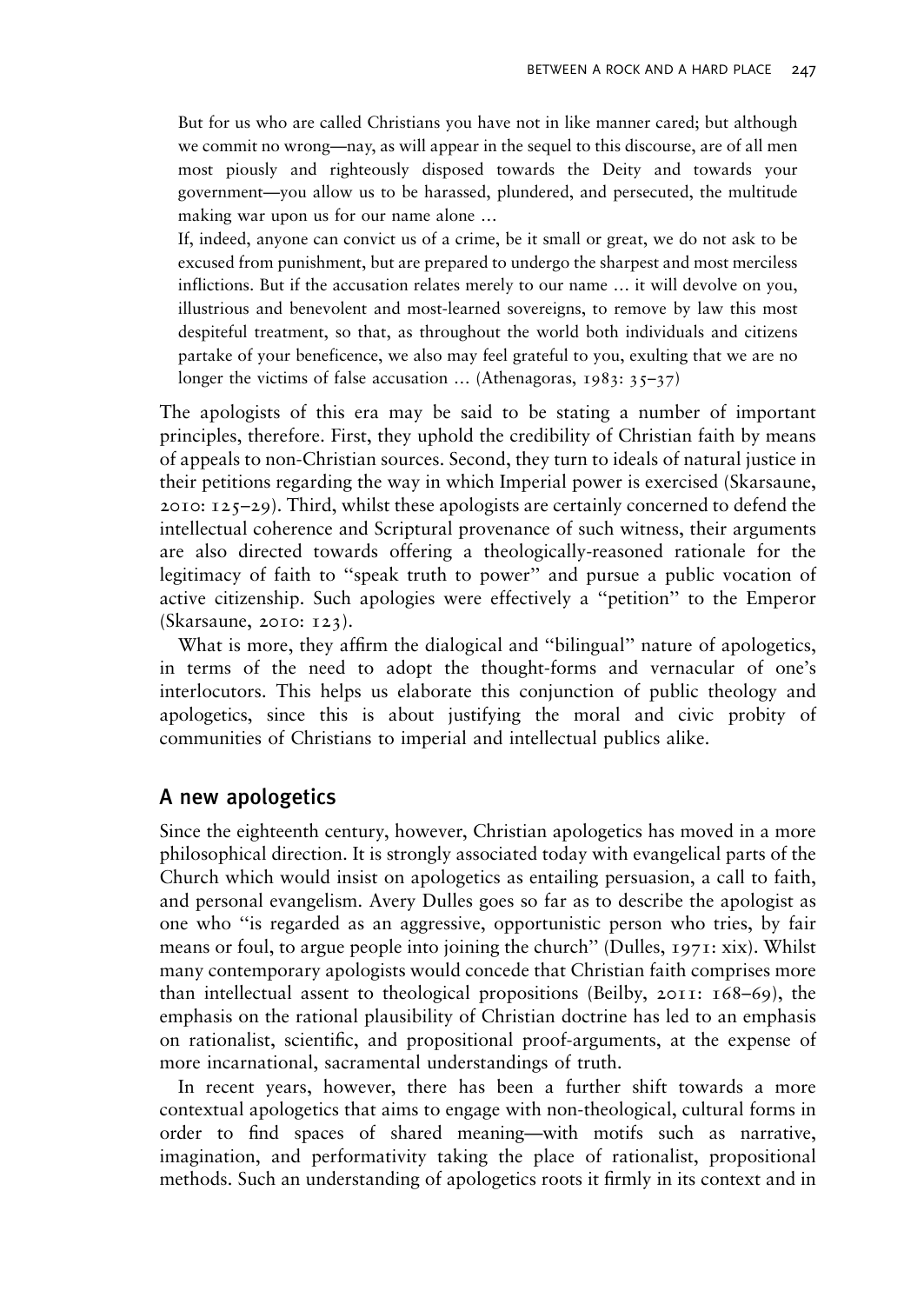the immediacy of experience and narrative. A recent collection of essays, entitled Imaginative Apologetics (Davison, 2011), argues, similarly, that it is through the media of culture, literature, art, and science that Christians should be defending and justifying their faith. This also opens up the possibility of apologetics as mediated through performative and aesthetic means. Apologetics is presented as a kind of contextual theology, entailing a reading of the signs of the times as revealed through popular culture, the arts and humanities:

It is not possible to discover how the Christian faith, and the Church, can speak meaningfully into a secular world unless efforts have first been made to understand the shape of this world itself: its values, assumptions, prejudices, cravings; especially as these reveal where the veil is thinnest between secular and religious concerns, and where, in fact, the Spirit may be going before those who already belong to faith, made manifest in places beyond the confines of the institutional Church. (Lazenby, 2011: 46)

This, of course, is quite consistent with the sensibilities of the earliest evangelists for the Gospel, who knew well the importance of addressing their audiences on their own terms, using concepts and arguments that would connect directly with their concerns, in terms familiar to their indigenous world-view. According to this model, then, apologetics is not interested in propositional truth (although any representation of faith will need to be intellectually robust) so much as something that excites our imagination. By the same token, an engagement with public life, literature, the arts, and material cultures constitutes a significant arena for apologetics, since these are the places where questions of truth, beauty, and goodness are encountered; they are '''diagnostic spaces': places where the relationship between religion and the wider world is being clearly played out'' (Lazenby, 2011: 47).

# An ''apologetics of presence''

The problem is that none of the essays in *Imaginative Apologetics* contains a reference to anything resembling public theology, defined as Christian engagement in and commentary upon matters such as economics, civil society, media, or politics. Yet, if we were to transpose its core thesis into public theology, it might entail a demonstration of the difference faith makes to citizenship and public values, or offering an explanation to other citizens of the reasoning behind a particular public stance. So the invitation is not to ''believe'' but to enter or embrace a world-view which ''unless it is also shown in action it is not adequately shown at all'' (Davison, 2011: 26). These form the basis of the ''reckoning'' (2011:  $14)$  offered to the rest of the world, in terms of the difference it makes to inhabit such a world-view.

Such an ''apologetics of presence'' (Murphy-O'Connor, 2009) embodies a number of motifs. After Duncan Forrester, I locate public theology as concerned primarily with "the welfare of the city" (Jer. 29.7), responding to the agenda of the world and contributing critically and constructively (in word and action) to a flourishing public square (Forrester, 2004). This is consistent with the bilingual and dialogical nature of public theology, in that it should seek to be accountable to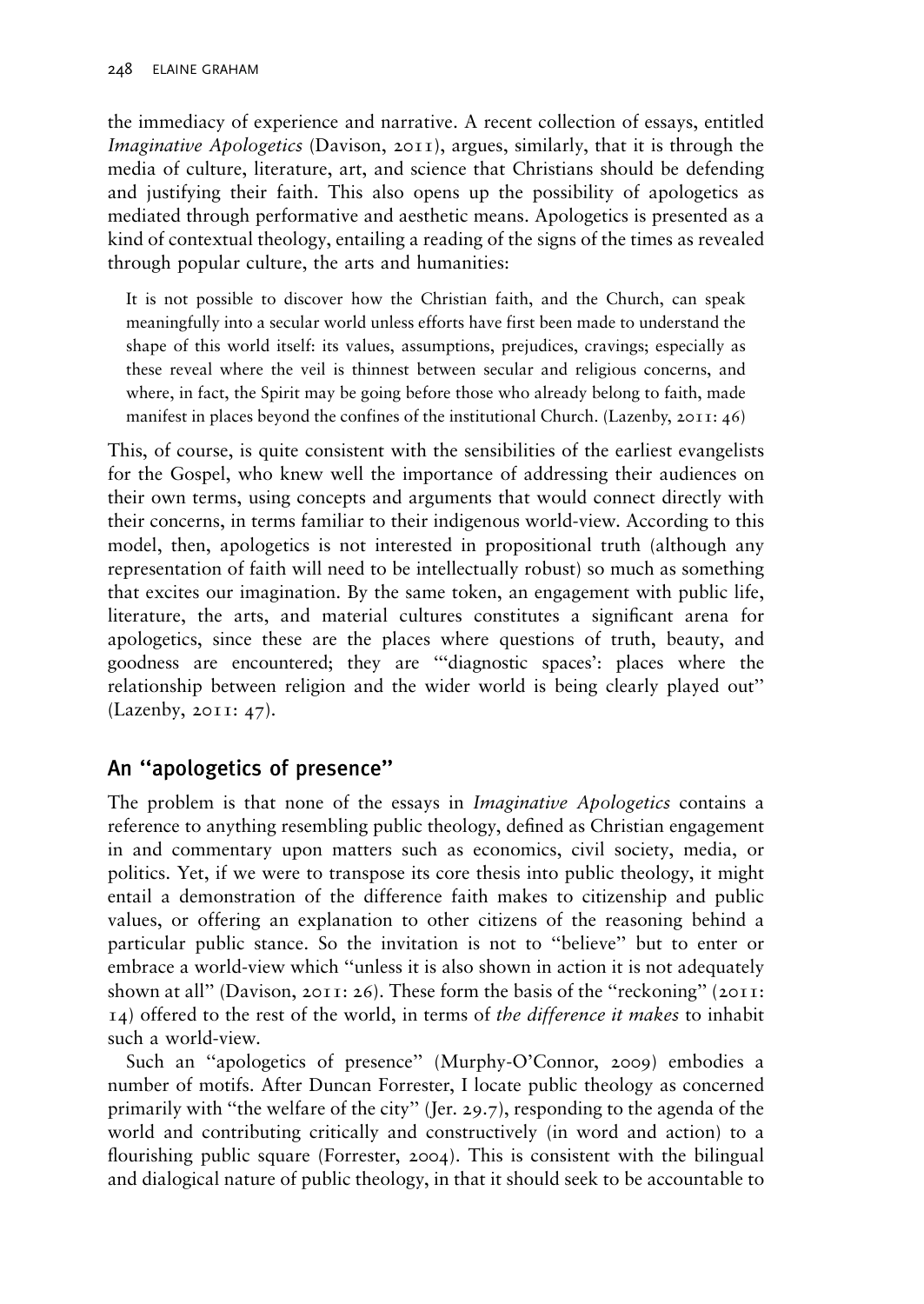a broader reality which transcends any single institutional self-interest. Indeed, one of the ways in which public theology might promote the welfare of the city is to help to build a civil, inclusive space of public debate and action in which everyone is encouraged to cultivate the skills of active citizenship, whatever their background.

Second, post-secular public theology must maintain its vocation to ''speak truth to power'', in continuity with the first Christian apologists who addressed political rulers in their defences of faith. Yet such an apologetic does not simply uphold the privileges of the Church, but challenges and prescribes in the interests of our common humanity. The historic understanding of early Christian apologists as petitioners to the Imperial powers, calling for justice and civil freedoms, should remain an important memory in this respect. But to speak ''truth to power'' in our day also invites consideration of the prophetic dimensions of public theology, and I will suggest that this requires the adoption of a stance of advocacy with the poor and marginalized, what Gustavo Gutiérrez  $(1983)$  terms the "non-persons" of history. He contrasts this with the Church's mission to the ''non-believer'', which resonates with my insistence on reclaiming apologetics as more than a merely cognitive or propositional activity. Christian apologetics is in part a demonstration of ''God's preferential option for the poor'': of providing the theological justification for the practices of solidarity with those who find themselves on the underside of history.

But there is a challenge for the Church itself. Arguably, public theology is most decisively enacted and made convincing through the grass-roots witness of local communities, as bearers of transformative social capital, and as ''Ambassadors for Christ'' (2 Cor. 5.20). But are ordinary, lay Christians really given the resources to relate the teachings of Scripture and tradition to the dilemmas of everyday life, let alone to be equipped as effective ''apologists'' I wonder? It is possible that traditions of public theology that have concentrated on the statements of church leaders need to be augmented by a more sustained approach to fostering the role of the laity, and nurturing grass-roots practices of discipleship that spill over into active citizenship. This impinges on aspects of Christian formation and catechesis as well, since it also makes a priority of the cultivation of the skills of theological literacy amongst the laity, not least in order to maintain the reservoir of theological reflection on which effective apologetics depends.

## Conclusion

I have been arguing that some of the most significant and foundational events and texts of early Christianity were apologetic in nature. But they were often also quintessentially pieces of public theology: not only were they conducted in public assemblies, religious or civic, subjecting themselves to universal scrutiny, but they were also often petitions directed at the political authorities, and concerned the relationship of Christians to imperial and secular authority as well as matters of belief. It is my belief that it now falls to public theology to take on a similar apologetic role, of rendering Christian faith comprehensible in a world in which religion is both simultaneously increasingly at odds with cultural trends and yet at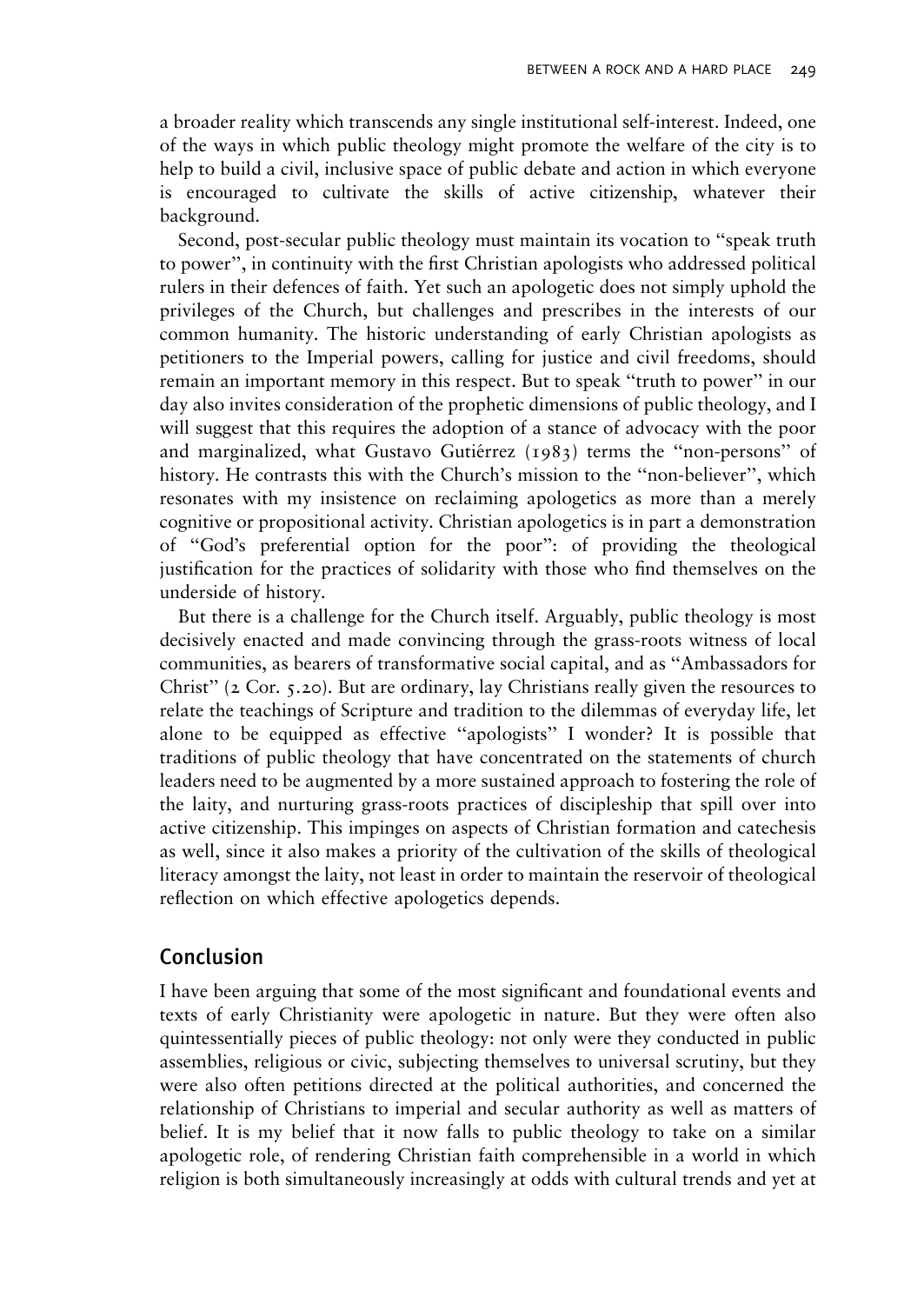the same time newly and vividly relevant. Max Stackhouse's advocacy of the necessity of public theology marks the beginning of an apologetic justification that equips Church leaders and lay people alike to articulate the values that underpin a thriving global civil society (Hainsworth and Paeth, 2010: xii–xiv; Stackhouse, 2014). Public theology ''must show that it can form, inform and sustain the moral and spiritual architecture of a civil society so that truth, justice and mercy are more nearly approximated in the souls of persons and in the institutions of the common life'' (Stackhouse, 2007: 107).

Public theology is not only concerned to do theology *about* public issues, but called to do its theology *in* public, by demonstrating a transparency and accountability towards a thriving, plural public realm that transcends special pleading or sectional interest in the name of the common good. The challenge is to demonstrate how and why the Gospel demands of love, justice, forgiveness, and hope are compelling imperatives to be realized ''on earth as it is in heaven''.

# References

Athenagoras. 1983. "A Plea for the Christians." In L. R. Bush (ed.), Classical Readings in Christian Apologetics AD 100–1800. Grand Rapids, Mn: Academie Books, pp. 35–61.

- Beilby, J. K. 2011. Thinking about Christian Apologetics: What it is and why we do it. Downers Grove, IL: Inter-Varsity Press.
- Breitenberg, E. H. Jr. 2003. ''To Tell the Truth: Will the Real Public Theology Please Stand Up?'' Journal of the Society of Christian Ethics 23(2): 55-96.
- Breitenberg, E. H. Jr. 2010. "What is Public Theology?" In D. K. Hainsworth and S.R. Paeth (eds), Public Theology for a Global Society. Grand Rapids, MI: Wm B. Eerdmans, pp. 3–17.
- Bretherton, L. 2010. Christianity and Contemporary Politics. Oxford: Wiley-Blackwell.
- Cameron, D. 2014. "My Faith in the Church of England." Church Times, 17 April, p. 16.
- Chase, K. 2001. ''Publics, Apologetics, and Ethics: An Interview with Max L. Stackhouse.'' 16 March.
- http://faithsphilosophy.org/Documents/publicsapologeticsethics.pdf (accessed 4 June 2012).
- ComRes. 2013. The Spirit of Things Unseen Spirituality Survey. London: Theos.
- Davison, A. 2011. Imaginative Apologetics: Theology, Philosophy and the Catholic Tradition. London: SCM Press.
- de Gruchy, J. W. 2007. "Public Theology as Christian Witness: Exploring the Genre." *[International Journal of](http://www.maneyonline.com/action/showLinks?crossref=10.1163%2F156973207X194466)* [Public Theology](http://www.maneyonline.com/action/showLinks?crossref=10.1163%2F156973207X194466)  $I(I)$ : 26-41.
- Dillon, M. 2010. "Can Post-Secular Society Tolerate Religious Differences?" [Sociology of Religion](http://www.maneyonline.com/action/showLinks?crossref=10.1093%2Fsocrel%2Fsrq024) 71(2): 139–56. Dulles, A. 1999. A History of Apologetics. Eugene, ON: Wipf and Stock (first published 1971).
- Forrester, D. B. 2004. "The Scope of Public Theology." [Studies in Christian Ethics](http://www.maneyonline.com/action/showLinks?crossref=10.1177%2F095394680401700209) 17(2): 5-19.

Fuller, R. 2001. Spiritual but Not Religious. Oxford: Oxford University Press.

- Gorski, P. K., Kim, D. K., Torpey, J., and VanAntwerpen, J. (eds). 2012. The Post-Secular in Question: Religion in Contemporary Society. New York: New York University Press.
- Graham, E. 2013. Between a Rock and a Hard Place: Public Theology in a Post-Secular Age. London: SCM Press.
- Graham, E., and Lowe, S. R. 2009. What Makes a Good City? Public Theology and the Urban Church. London: Darton, Longman and Todd.
- Gutiérrez, G. 1983. The Power of the Poor in History. London: SCM Press.
- Habermas, J. 2008. "Notes on a Post-Secular Society." Sign and Sight, 18 June. http://www.signandsight.com/ features/1714.html (accessed 15 October 2012).
- Habermas, J. 2010. "An Awareness of What is Missing." In J. Habermas (ed.), An Awareness of What is Missing: Faith and Reason in a Post-Secular Age. Cambridge: Polity, pp. 15–23.